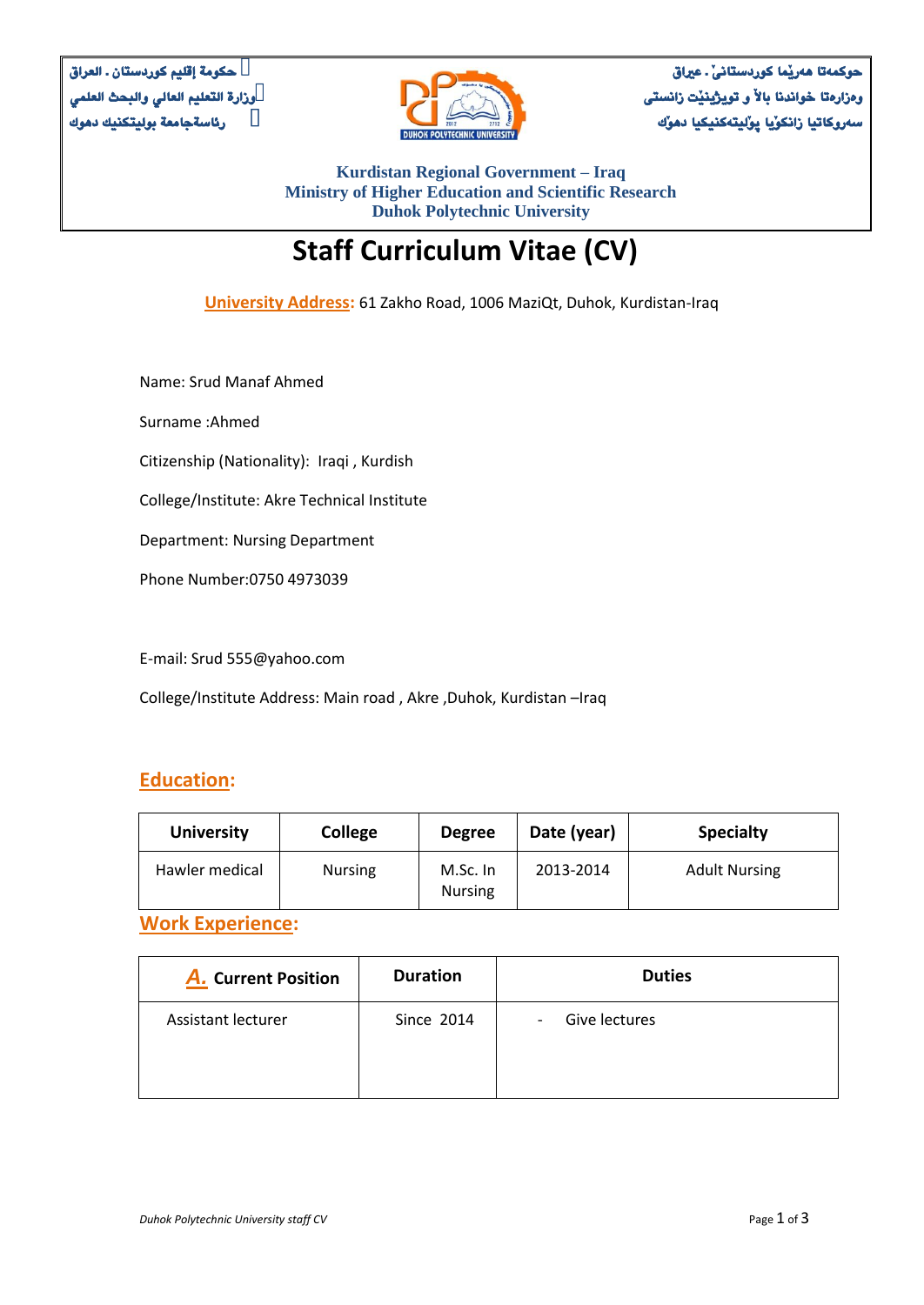| <b>B.</b> Previous Jobs                                                          | <b>Duration</b> | <b>Duties</b>                                                                                                                                                                                                                                                                                                                     |  |
|----------------------------------------------------------------------------------|-----------------|-----------------------------------------------------------------------------------------------------------------------------------------------------------------------------------------------------------------------------------------------------------------------------------------------------------------------------------|--|
| Clinical instructor at<br>Nursing department akre<br>institute                   | Oct 2006-2011   | Teaching practical lectures<br>(Fundamentals of Nursing,<br>physiology, Primarey health care,<br>Maternity Nursing , Psychiatric nursing<br>, and Pediatric Nursing)<br>Teaching theoretical lectures such<br>as (Fundamentals of Nursing,<br>physiology, Primarey health care,<br>Maternity Nursing, and Psychiatric<br>Nursing) |  |
| Clinical instructor at college<br>2012-2013<br>of Nursing in Rizgary<br>hospital |                 | Teaching practical lectures (Medical-surgical<br>nursing in cardiac care unit)                                                                                                                                                                                                                                                    |  |
|                                                                                  |                 |                                                                                                                                                                                                                                                                                                                                   |  |

## **Research Interest and Future Plans:**

Graduation project to obtain a bachelor's degree entitled (Assessment of patients with burn in emergency hospital in Erbil city).

M.Sc. thesis entitled (Knowledge and attitudes of patients about recurrent myocardial infarction in hawler teaching hospital in Erbil city )

**Future Plans:** Ph.D. in Nursing.

### **Presentations:**

| <b>Conference</b> | Workshop | Oral | <b>Poster</b> |
|-------------------|----------|------|---------------|
|                   |          |      |               |
|                   |          |      |               |
|                   |          |      |               |